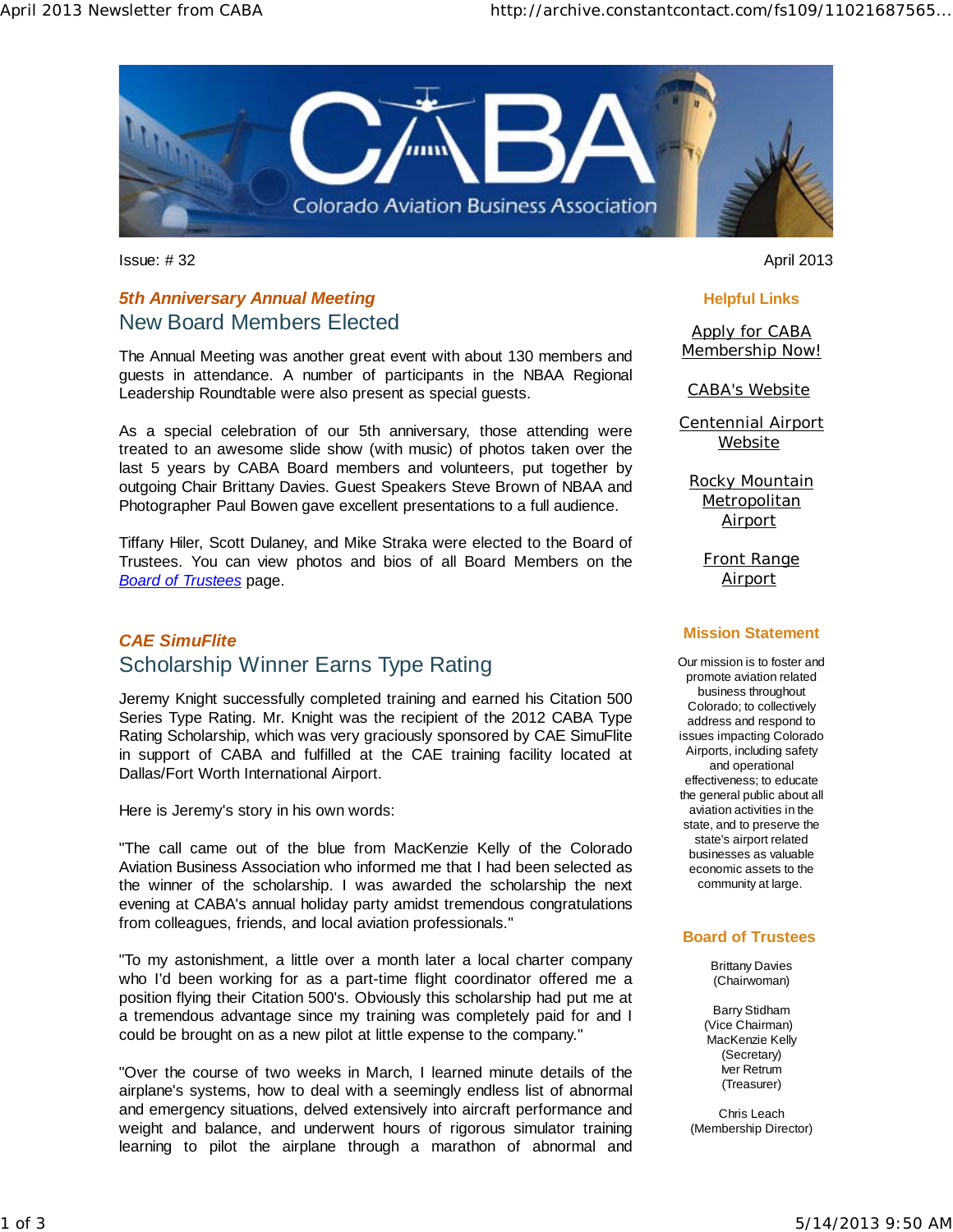emergency situations, all in dismal weather. Finally, on the last day I satisfied the examiner's barrage of oral questioning and simulator tasks to earn my PIC type rating in the Citation 500."

Jeremy concludes, "Needless to say, this scholarship has been an absolute turning point - never in my wildest dreams did I imagine piloting jets this early in my career. I'd like to personally thank the great group of folks at CABA for considering me for the scholarship, CAE SimuFlite for sponsoring the course, the knowledgeable and diverse instructors at the CAE DFW training facility, and all of my industry peers and mentors who have supported me from day one. It's been a wild ride, and I know it's only just begun."

Congratulations Jeremy, and best wishes for a successful and rewarding career!! All of us at CABA wish to express our sincerest gratitude to CAE SimuFlite for making this award possible.





## *Upcoming Events*

**Rocky Mountain Light Sport Aircraft Expo**  May 17-18 at Front Range Airport (FTG).

#### **Redstone College**

Annual Program Advisory Committee Meeting. June 13-15. Golf and cocktail reception at the Ranch Country Club, campus tours and open house, and job candidate interviews.

## **CABA/Signature Charity Golf Tournament**

July 10, Inverness Golf Club

**Aviation Week/NBAA Regional Conference**  July 11-12, TAC Air at Centennial Airport (APA)

For details on all events, visit the CABA *Events page*

*Internship Opportunity*  NBAA offers summer Internship Reggie Arsenault (Past Chairman)

Kenn Kline Gene Langfeldt Brian Moss Malachi O'Neill Chris Swathwood TIffany Hiler Mike Straka Fabien Vivier (Intern)